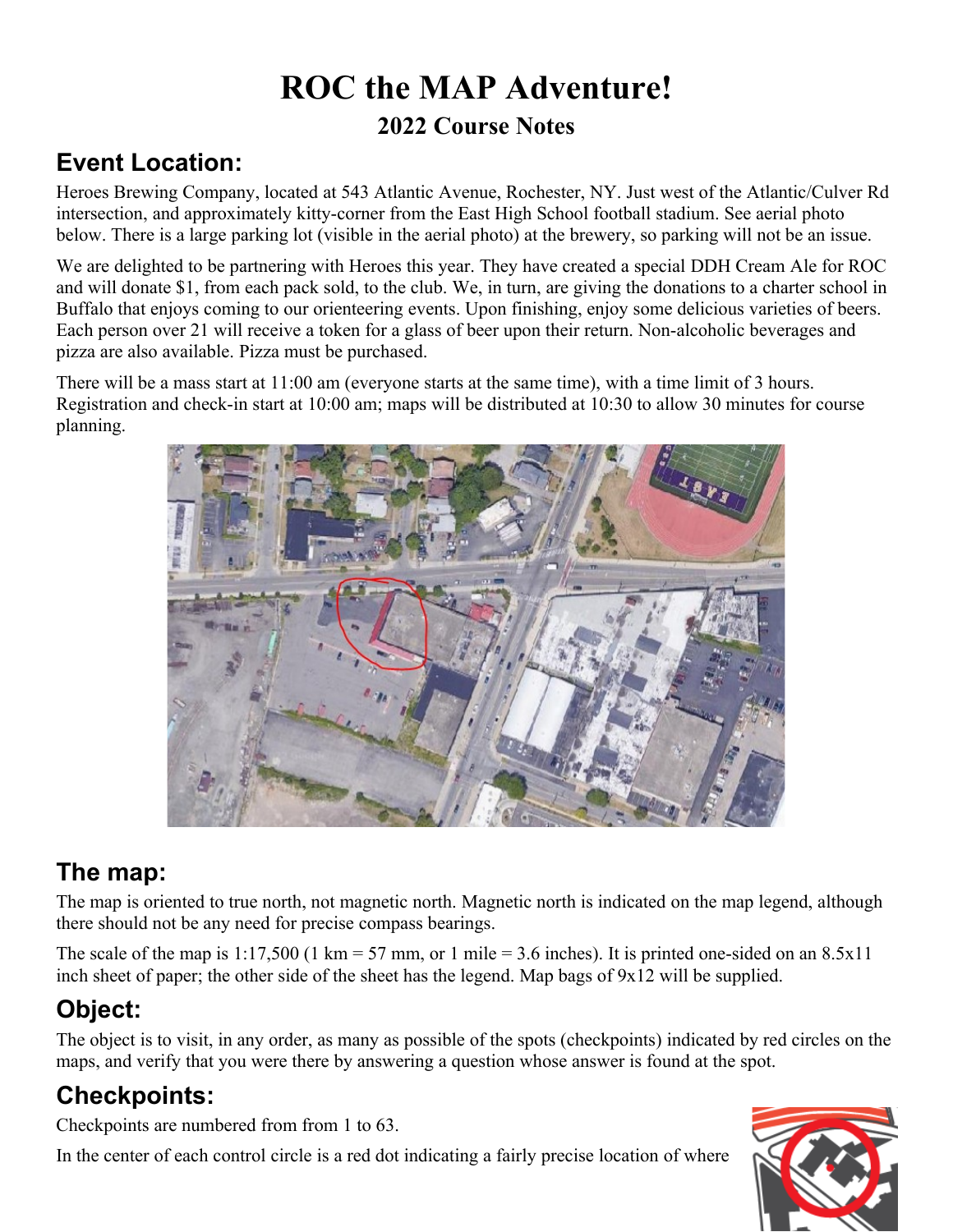the answer can be found. An example is shown to the right. Paying attention to the location of the dot will in many cases save substantial time at the controls.

The answer should be reasonably obvious if you are at the right spot. We did not intentionally make any "trick" questions, where the obvious answer is not the correct answer. Once you get to the center of the circle and read the question, the intention is that it generally shouldn't take you more than about 5-20 seconds to come up with the answer. We tried our best to minimize the time needed at a control to locate the answer by having a red dot in the center of the control circle, and by having hints where needed.

Most of the checkpoints are quite permanent (things carved in stone on building walls, for example), but others could conceivably change with time. Hopefully this hasn't happened to any of our checkpoints, but with such a large number of points, it's not out of the question that a very small number may have changed. If you know you're in the correct location, and the question just isn't making sense (or the question makes sense but there is no correct answer to it listed), after giving it a good effort, don't agonize over it forever. All questions have answer "E" as a choice, which is "none of the above". So if you're convinced that no answer is the correct answer to the question, choose "E". Note: We did not intentionally make any controls where the correct answer is "E".

Here is an example, from a previous year's event, of the types of questions that might be asked:

|    | Control Question                                                                                                                        | Α                       | в                     | с                         | D                                        |
|----|-----------------------------------------------------------------------------------------------------------------------------------------|-------------------------|-----------------------|---------------------------|------------------------------------------|
| 31 | Lunsford Park was also known as what, when laid out in 1837? (See third paragraph).                                                     | <b>Glasgow Circle</b>   | <b>Plymouth Park</b>  | Caledonia<br>Square       | <b>Greig Park</b>                        |
| 32 | In what year did the person honored by this historical marker move to Rochester? (See N side of<br>sign)                                | 1943                    | 1945                  | 1946                      | 1949                                     |
| 33 | The right-most (southern) mural features what type of animal?                                                                           | <b>Mythical</b>         | Mammal                | Bird                      | Fish                                     |
| 34 | In the area painted with red, orange, and yellow bands, what is shown?                                                                  | <b>Numbers</b>          | <b>Music notes</b>    | <b>Birds</b>              | <b>Flowers</b>                           |
| 35 | The name of what restaurant is shown on a sign on the building on the corner?                                                           | <b>Corn Hill</b>        | White Oak             | Nathaniel<br>Rochester    | <b>Clarissa Diner</b>                    |
| 36 | There is a quote by Nelson Mandela carved in the sidewalk, located near the little free library. The<br>first few words are:            | For to be free          | As long as<br>poverty | I learned that<br>courage | <b>Education is the</b><br>most powerful |
| 37 | In what year was natural gas available in Rochester? (See lower left)                                                                   | 1888                    | 1901                  | 1947                      | 1951                                     |
| 38 | What year is mentioned on the plague on the wall?                                                                                       | 1914                    | 1917                  | 1920                      | 1922                                     |
| 39 | What is the year on the cornerstone?                                                                                                    | 1891                    | 1894                  | 1897                      | 1902                                     |
| 40 | Margaret Strong is said to have excelled at three sports on the marker telling about her and the<br>museum. Which sport was NOT listed? | <b>Tennis</b>           | Archery               | <b>Bowling</b>            | Golf                                     |
| 41 | What was the occupation of Amos Burrows?                                                                                                | Grocer                  | <b>Banker</b>         | Carpenter                 | <b>Surveyor</b>                          |
| 42 | In what years was the second edifice built?                                                                                             | 1850-1                  | 1853-4                | 1857-8                    | 1860-1                                   |
| 43 | The sign says that Amy and Isaac Post personified the dedication to three causes. What was the<br>third of the three causes listed?     | Abolition of<br>slavery | Women's rights        | Pacifism                  | Temperance                               |
| 44 | What key component of the automobile did the person mentioned in the first paragraph invent?                                            | Carburetor              | Clutch                | <b>Transmission</b>       | Gasoline engine                          |
| 45 | When did Jonathon Child stop living in this house?                                                                                      | 1848                    | 1850                  | 1852                      | 1854                                     |
| 46 | (1st para) Muslem by the following is NOT listed as ways Heryey Ely made his fortune by running? (1st                                   | <b>General store</b>    | Sawmill               | Farm                      | Gristmill                                |

#### **Scoring:**

One point for every control visited with the question answered correctly, and minus 1 point for questions answered incorrectly. Minus 1 point per minute or fraction of a minute overtime.

Your finish time is recorded as the time you hand in your completed answer sheet.

The scoring software app (ZipGrade) seems to be pretty robust regarding what it picks up as filled-in bubbles. To the right is a trial we did of various less-than-perfect ways of filling in the bubbles. ALL of these registered OK! We don't want to encourage sloppiness, but there appears to be no need to spend lots of time getting the bubbles filled in perfectly. And if it's clear to a human that a bubble was filled in, but the app doesn't pick it up, we can manually correct that.

If you make a mistake (say you filled in "E" while you meant "D"), you can erase your original mark, but it needs to be essentially completely erased or else the app will still detect it. (Having a good eraser along might be helpful.) If you can't erase it, fill in the answer you meant to select, and make a note of it, making clear what answer you

ABCDE  $\odot$   $\odot$   $\odot$  $1()$ 10 ABCDE 11  $\bigcirc$   $\otimes$   $\bigcirc$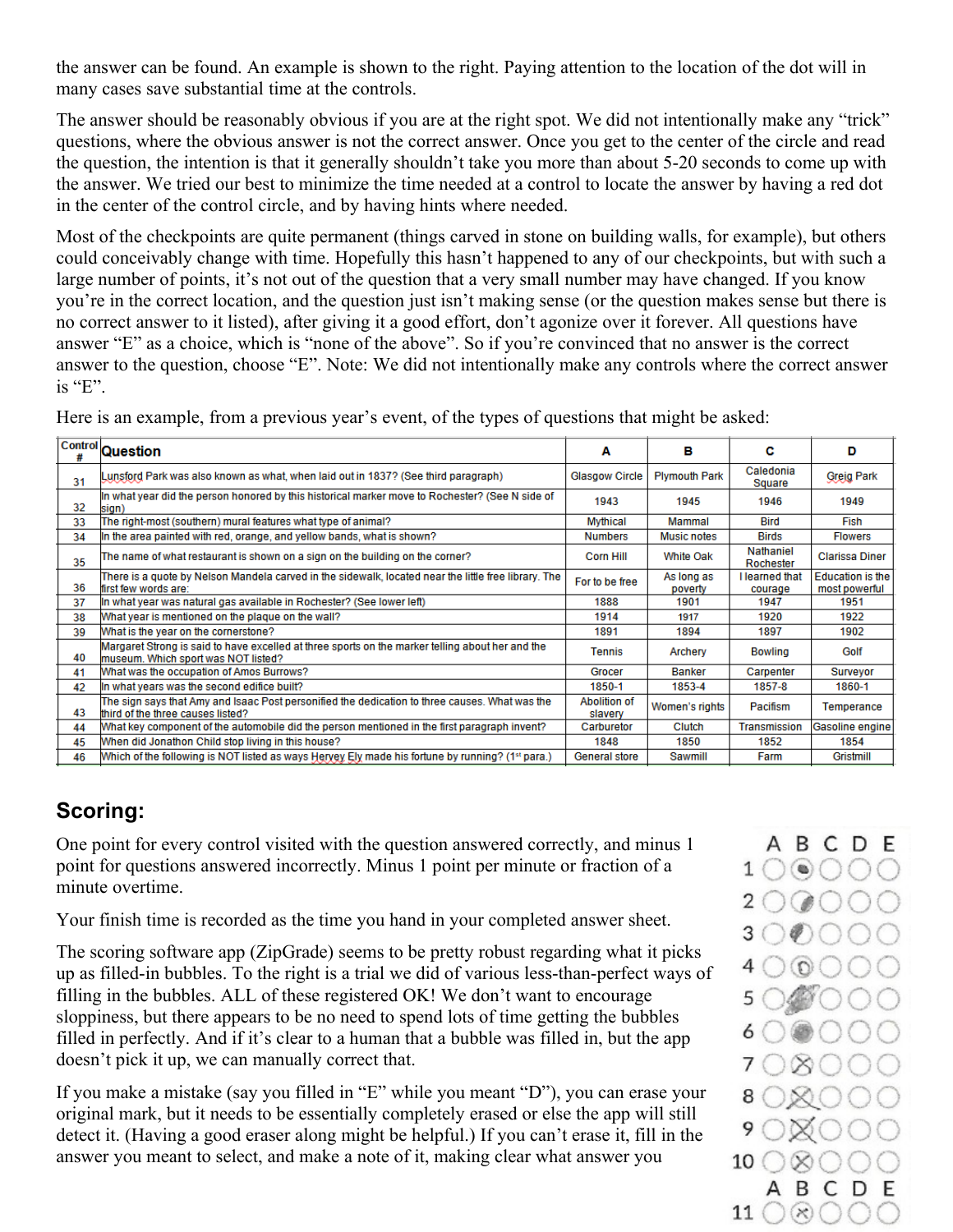intended (and mention it to whomever is doing the scoring with the app). That can be manually corrected.

If you made a mistake and filled in the wrong bubble, but you don't correct it and/or tell us about it before we score it, then you're out of luck. What is filled in when you hand in the answer sheet stands; it's just not practical from a logistics standpoint to allow changes of mind once the scoring has taken place.

## **Rules:**

It is prohibited to utilize any method of determining the answer other than by visiting the checkpoints. (Internet searches using smart phones, for example, or wild guesses, or calling a friend who you think may know.) By answering a question, you are attesting that you were at that point.

Team members must stay together (no splitting up to visit separate locations.)

Although you're encouraged to carry a cell phone for safety reasons, cell phone conversation between different teams to compare strategies, swap answers, etc. is strictly prohibited. If needed, the organizers can be contacted at 585-747-2378 (cell phone) (this number is also printed on your map).

## **Safety:**

Please give safety the highest priority. There will be traffic – the people in the cars have no idea about our event. While much of the course area is neighborhood streets without heavy traffic, there are some heavily traveled main arteries on the map. Do not take risks crossing streets. Know that YOU are the one ultimately responsible for your safety – don't assume cars see you and will avoid you. Don't get so distracted by your map and navigation that you carelessly wander into or across roads without giving your full attention to traffic in the area.

Virtually all of the streets on the map have sidewalks, so they are pedestrian-friendly. But use the utmost caution when crossing streets.

## **Extra Information:**

There are no refreshments (food or beverages) provided by ROC on the course. However, this being an urban setting, there are lots of places where food or beverages can be purchased.

This event is different from ordinary orienteering events: the control points are not hard to find; all are on or near roads or trails. The challenge is to choose an efficient route and allow a bailout option if time runs out. There is also the challenge of keeping track of your position, since no street names are shown on the map.

The course highlights outdoor sculptures, interesting places, and history.

Limited-access highways (I-490 and the Inner Loop) are mapped in red; no pedestrian travel is permitted on these roads.

Hope you enjoy the event and find our city as interesting as we did!!

Anne Schwartz, Dick Detwiler, Rick Lavine, Doug Hall, Heidi Hall -- course setters and vetters

## **Map Notes:**

This map was created in very large part from GIS data (which is now probably about 10 years old) provided by the City of Rochester and the County of Monroe. These data included LIDAR contour data, edge-of-pavement data, and building footprint data. Streets are shown by the edge-of-pavement lines with no enhancement. No brown infill color is used on roads.

As far as buildings, standard-sized city houses are not shown. Any building judged substantially larger than a typical house is generally shown. The buildings shown, with a very few exceptions, were not "field checked". Over time, some buildings are torn down, and some new buildings are built. There are certainly some inaccuracies due to buildings shown that are no longer there, and buildings that are there that are not shown on the map.